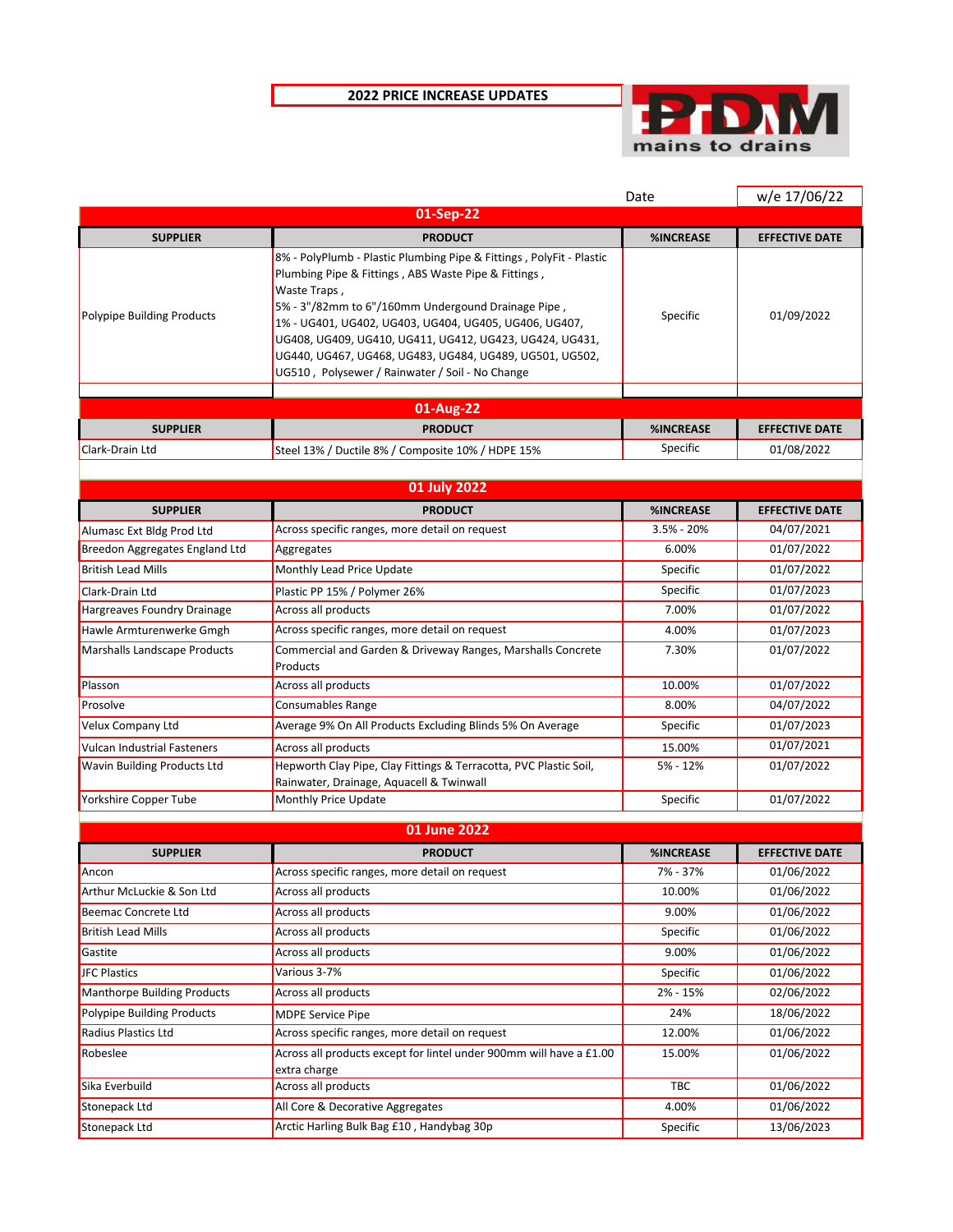| 01 June 2022                       |                                                                                     |                  |                       |  |
|------------------------------------|-------------------------------------------------------------------------------------|------------------|-----------------------|--|
| <b>SUPPLIER</b>                    | <b>PRODUCT</b>                                                                      | <b>%INCREASE</b> | <b>EFFECTIVE DATE</b> |  |
| <b>Wavin Building Products Ltd</b> | Wavin OsmaDrain, Wavin Osma UltraRib, OsmaSoil & Waste and<br>Osma Rainwater ranges | 5% - 15%         | 01/06/2022            |  |
| <b>Wrekin</b>                      | l <sub>l</sub> ron                                                                  | 7.25%            | 01/06/2022            |  |
| Yorkshire Copper Tube              | Monthly Price Update                                                                | Specific         | 01/06/2022            |  |